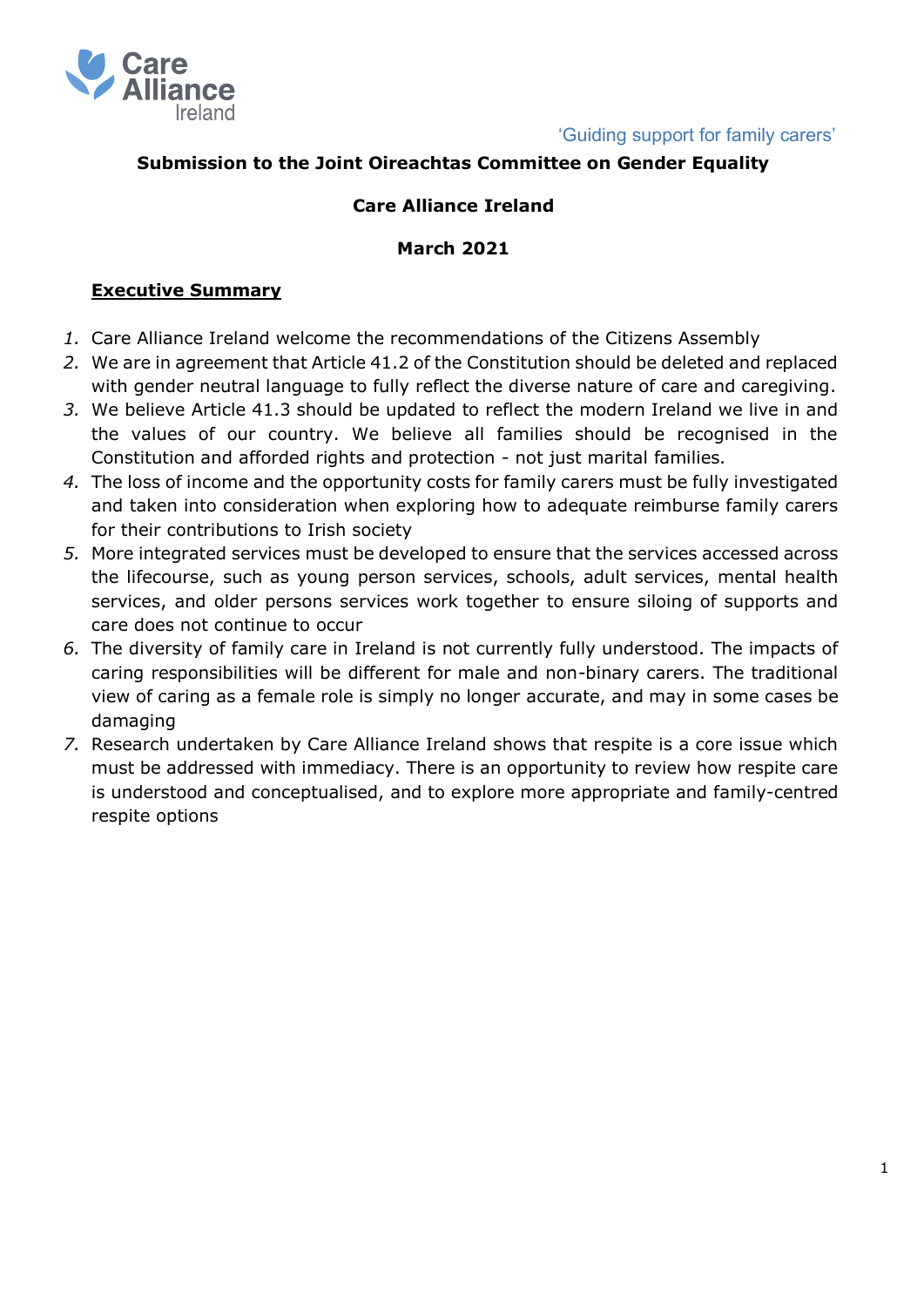

### **Introduction**

*8.* Many thanks to the Joint Oireachtas Committee on Gender Equality for the invitation to make a submission regarding the specific recommendations arising from the Citizens Assembly on Gender Equality. Given the space and time restrictions of this submission, along with our organisational focus, we have chosen to comment specifically on those most relevant to Irelands 500,000 family carers.

# *"Article 41.2 of the Constitution should be deleted and replaced with language that is not gender specific and obliges the State to take reasonable measures to support care within the home and wider community."*

*9.* Care Alliance Ireland are in agreement with the Assembly that this Article, referring as it does to care work, should be retained in spirit, while taking account of the diversity of family caring, including male and non-binary family carers. Deleting the Article and replacing it as suggested by the Assembly above achieves this. With regards to Article 41.3, we believe it should be updated to reflect the modern Ireland we live in and the values of our country. We believe all families should be recognised in the Constitution and afforded rights and protection - not just marital families.

# *"Reform Carers' Allowance by:*

- *a. Increasing the level of the income disregard.*
- *b. Reimbursing the direct and additional costs associated with caring.*
- *c. Increasing the ceiling on the number of hours in paid work outside the home.*
- *d. Providing access to State employment and training programmes***."**
- *10.*We were pleased to see the income disregard for Carers Allowance raised, along with the capital disregards, as part of the reforms in Budget 2022.
- *11.*Recently completed and published research commissioned by the Dept. of Social Protection found that for households with a person with a disabled person, there was an additional cost of between  $\epsilon$ 8,700 and  $\epsilon$ 12,300 per annum<sup>1</sup>. This does not include the loss of income, and the opportunity costs for family carers who find themselves with family care responsibilities. As such, it is vital that in order to reimburse the direct and additional costs associated with caring, per the above recommendation, these issues are addressed. By enabling family carers to enter the paid labour market or enter education for more hours, it would allow for some of these economic impacts to be addressed. These changes must also ensure that an increase in hours does not negatively impact their eligibility for Carers Allowance (and the subsequent other qualifying supports).
- *12.*With regards to the State education and training programmes, there are a number who do not have Carers Allowance as a qualifying payment (for example the Work Placement Experience Programme (WPEP), JobsPlus (a payment for employers)), however we are

<sup>&</sup>lt;sup>1</sup> Indecon International Research Economists, "The Cost of Disability in Ireland," 2021, [https://bit.ly/3HrLA4s.](https://bit.ly/3HrLA4s)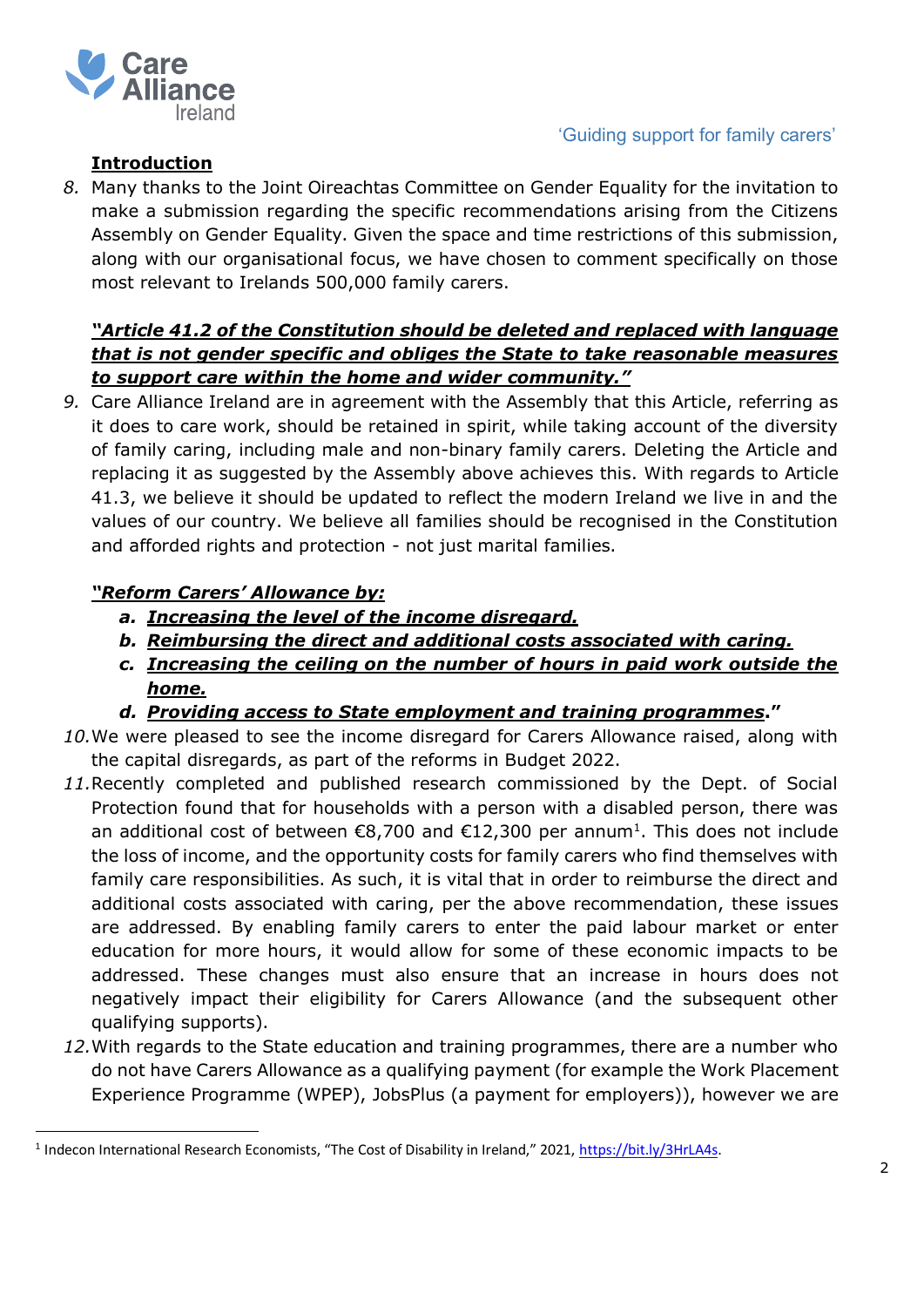

pleased to see that in a number of areas this point appears to have been addressed, with Carers Allowance acting as a qualifying payment or counting towards the time receiving state payments for initiatives such as the Back to Education Allowance and Back to Work Enterprise Allowance. These schemes should be more widely advertised as potentially relevant to family carers who have come to the end of their caring role. For many former carers, the caring role comes to an end due to the death or entry into long-term care for their loved one. This should be taken into consideration when examining and making changes to eligibility periods for such programmes.

# *"The State should develop an individualised pension solution for carers to ensure they have an adequate income once they reach retirement age***."**

*13.*Our colleagues in Family Carers Ireland have been particularly effective in advocating for this change and others relating to pension provision for family carers; you can read their policy document on the topic on their website [\(https://bit.ly/2S6ACNU\)](https://bit.ly/2S6ACNU).

# *"Improve respite provision for carers by:*

- *a. Increasing the level of the Carers' Support Grant in the next Budget and keeping it under review to ensure it keeps pace with other increases in social protection payments.*
- *b. Providing adequate access to a range of respite services to meet individual needs."*
- *14.*In 2021, we in Care Alliance Ireland partnered with the Institute for Social Science in the 21<sup>st</sup> Century in University College Cork (ISS21), to undertake research with family carers and interested stakeholders in reviewing the objectives of the National Carers Strategy (2012). Unsurprisingly, the top three priority action areas identified by both family carers and other stakeholders (i.e., policymakers, service providers, staff in the not-for-profit sector and researchers) were income supports, supports and services, and respite<sup>2</sup>. This shows a clear need, not just coming from the recommendations of the Citizens Assembly, but also from family carers themselves, along with professionals working in the area, for real reform of the existing systems of respite. This has become even clearer as we emerge in some form from the Covid19 pandemic and have an opportunity to rethink how respite is accessed, and in what forms.
- *15.*The benefits felt by family carers who have access to the Carer Support Grant, whilst appreciated, can not always be fully utilised due to a lack of adequate respite in their locality for the person they care for. Respondents in the above study made particular reference to residential or overnight respite for those providing intense levels of care; this kind of respite was reported to be limited, and often crisis driven rather than planned. There should be no requirement for a crisis point to be reached for either carer

<sup>&</sup>lt;sup>2</sup> Maria Pierce et al., "A Review of The National Carers' Strategy (2012): How Relevant Are the Actions In 2021 and for the Future?" (Care Alliance Ireland and Institute of Social Science in the 21st Century, University College Cork., 2021), https://bit.ly/3K4umMf.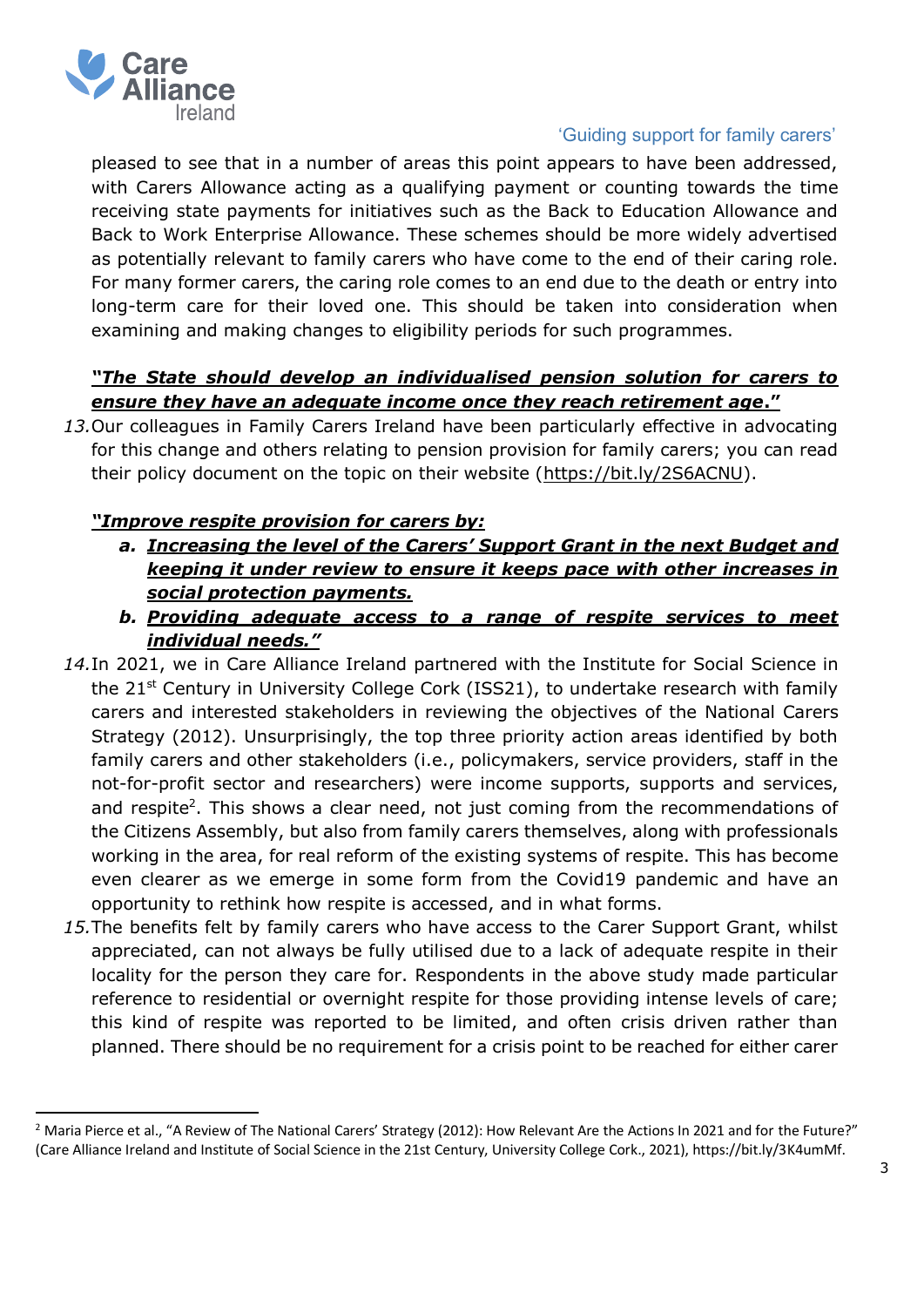

or cared-for person, in order for respite to be available. Indeed, ensuring regular access to respite can be a protective factor against family carer burnout.

# *"Older people and persons with disabilities should:*

- *a. Be actively supported and resourced to live independently.*
- *b. Have access to person centred financial supports to serve their individual needs.*
- *c. Be enabled to participate as fully as possible in decisions on their care needs, based on principles of fairness, respect, equality and dignity.*
- *d. Be facilitated and resourced as much as possible if their choice is to be cared for at home."*
- *16.*We recognise that for most older people the most desirable situation is to receive enough support from family and formal care to enable them to live independently for as long as possible. Care in the community supports diversity in local populations in terms of age and composition, while also encouraging inter-generational cooperation.
- *17.*We do acknowledge that from time to time the needs and wishes of older and people with disabilities people can seem at odds with those of their family and caregivers. When this happens, we encourage clear lines of communication, possibly including input from health and social care professionals, to broker these difficulties in a positive manner. We refer readers to a Discussion Paper we published on manging these difficult relationships, which is available on our website at [https://bit.ly/2S7z4mN.](https://bit.ly/2S7z4mN)

## *"Provision for those who wish to be cared for at home should be improved by: a. Providing a statutory right for payment for home care packages as well as nursing care.*

- *b. Increasing the annual home care budget to meet growing demand and reduce waiting lists."*
- *18.*We in Care Alliance continue to advocate on these issues and welcome collaboration across the sector to do so effectively. We will continue to work with the Homecare Coalition in this regard. We have published a number of evidence-based papers on these topics, including *An Analysis of Home Care Supports Funded by the HSE 2008-2016* (available at [https://bit.ly/3aJvfL0\)](https://bit.ly/3aJvfL0) and a follow-up paper published in 2018 (available at [https://bit.ly/3xuiwp1\)](https://bit.ly/3xuiwp1).

# *"Lifelong care for persons with disabilities who need it should be seamless and there should not be any break in services provided or need to reapply for support when a person turns 18."*

*19.*Feedback from our member organisations, parents and family carers of people with disabilities consistently report that the experience across transition points in life is particularly challenging. We welcome this recommendation and we include the caveat that lifelong care, in this instance, is not and should not be seen as the sole responsibility of disability specialists. We consistently hear reports of ongoing siloing of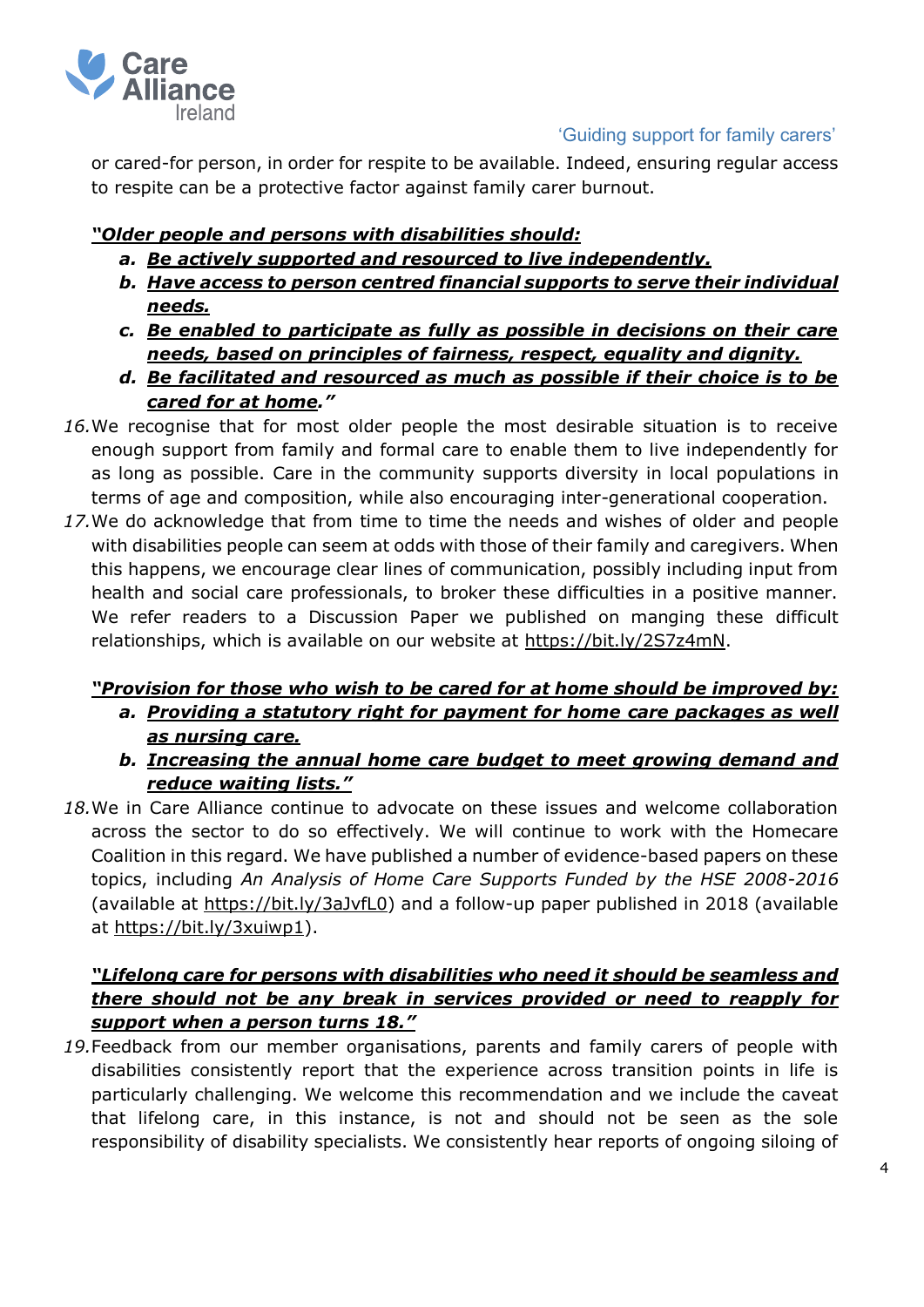

age, health, mental health and disability services, which can often lead to individuals and families 'falling between the cracks'. This is unacceptable in 2022, when a holistic approach across the life course is critical to successful ageing.

*"Make special efforts to improve the visibility of men performing caring roles."*

*20.*Caring is a gendered activity, and much of the devaluing of care work in Irish society can be traced back to this. According to the latest Census figures, approximately 40% of family carers in Ireland are male. However, the majority of research, the supports available, and the publicity around caring treat female care as the 'standard'. To truly understand the diversity of care provided across Ireland, and to create the correct supports going forward, it is important to acknowledge this. Increasing the visibility of male and non-binary family carers will contribute to addressing the stigma that some non-female carers experience. Read more in our publications on the topic of stigma as related to family care at [https://bit.ly/2QE5Hb8,](https://bit.ly/2QE5Hb8) and on minority caregivers at [https://bit.ly/3tW0ASl.](https://bit.ly/3tW0ASl)

### *"Adopt a fully individualised social protection system to reflect the diversity of today's lives and to promote an equal division of paid work and care."*

*21.*We understand that the key target of this particular recommendation relates to parenting; however, we see scope for this recommendation to work across care in ageing, mental health and disability. In many families it is expected that should care be needed, one of the adult children – usually an unattached daughter – will step in to provide it. We are not suggesting that families be forced into organising care in a specific way; however, working to ensure a more equitable sharing of care between couples and within families is likely to create more positive caring situations for all involved.

## **Conclusion**

- *22.*We welcome the recommendations of the Citizens Assembly, and the formation of the Joint Oireachtas Committee on Gender Equality. We understand that the remit of the Committee is broad, and in order to keep this submission succinct we have deliberately kept our responses to the relevant recommendations short. We would welcome further opportunities to discuss these matters with members of the Committee, should that prove helpful.
- *23.*Care Alliance Ireland, along with our member organisations, consistently work towards achieving full recognition of the vital role played by family carers. Valuing the contribution of family carers, which can be estimated in economic terms as being up to €20bn per year, must also take account of the inherently gendered nature of care, and policy must take account of this.
- *24.*We wish the Committee well in their work on this issue.